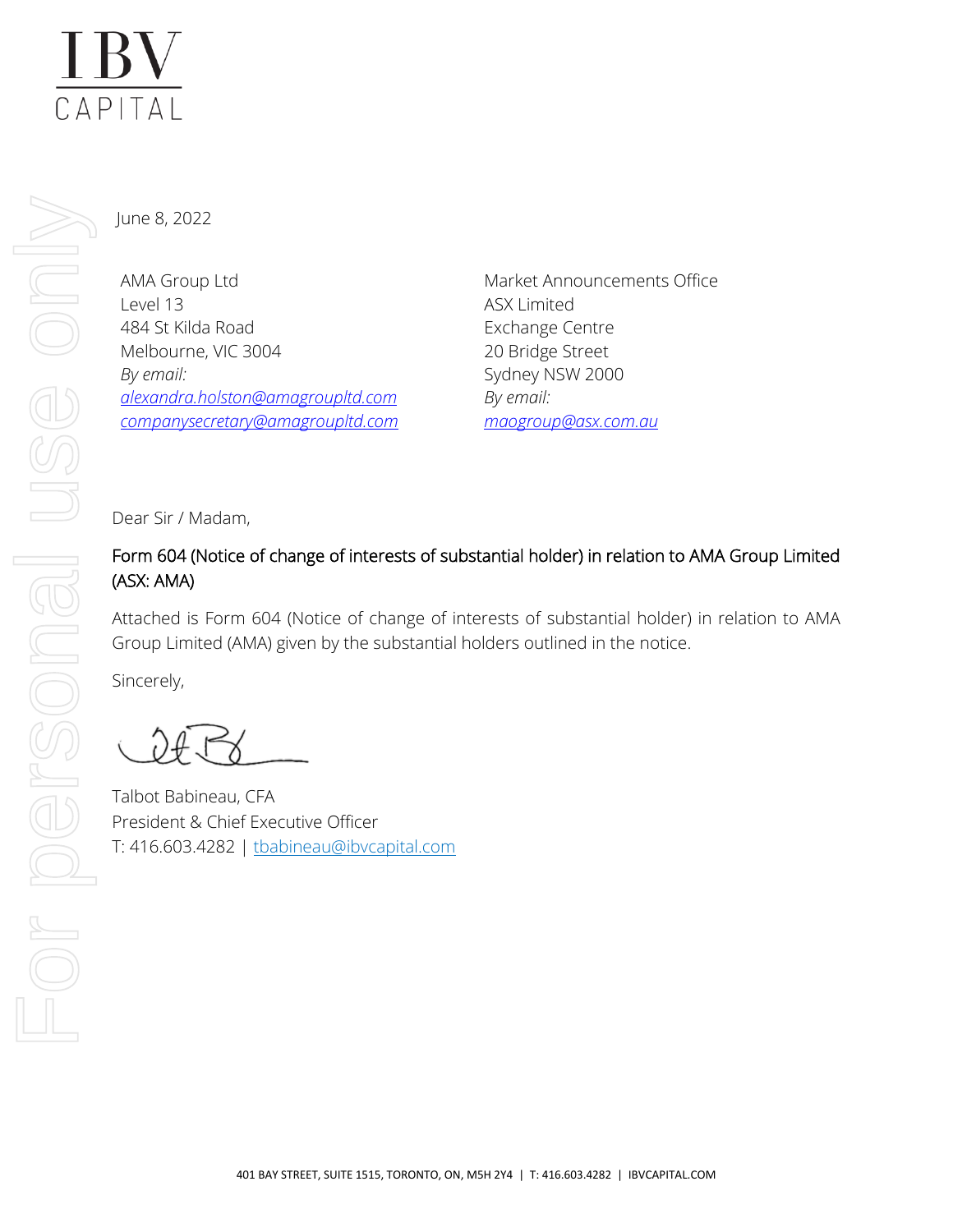# **Form 604**

#### **Corporations Act 2001 Section 671B**

## **Notice of change of interests of substantial holder**

| 113 883 560<br><b>ACN/ARSN</b><br>1. Details of substantial holder (1)<br>IBV Capital Ltd (IBV)<br>Name<br>Not applicable<br>ACN/ARSN (if applicable)<br>There was a change in the interests of the<br>08/06/2022<br>substantial holder on<br>The previous notice was given to the company on<br>07/06/2022<br>The previous notice was dated<br>07/06/2022<br>2. Previous and present voting power<br>The total number of votes attached to all the voting shares in the company or voting interests in the scheme that the substantial holder or<br>an associate (2) had a relevant interest (3) in when last required, and when now required, to give a substantial holding notice to the<br>company or scheme, are as follows:<br>Class of securities (4)<br>Previous notice<br>Present notice<br>Person's votes<br>Voting power (5)<br>Person's votes<br>Voting power (5)<br>Fully paid ordinary<br>7.29%<br>55, 981, 418<br>5.48%<br>74,581,418<br>shares<br>3. Changes in relevant interests<br>Particulars of each change in, or change in the nature of, a relevant interest of the substantial holder or an associate in voting securities of<br>the company or scheme, since the substantial holder was last required to give a substantial holding notice to the company or scheme are<br>as follows:<br>Person's votes<br>Date of<br>Person whose<br>Nature of change (6)<br>Consideration given<br>Class and number<br>relevant interest<br>in relation to change<br>of securities<br>affected<br>change<br>(7)<br>affected<br>changed<br>18,600,000<br>\$2,953,680.00<br>fully paid<br>IBV Capital<br>08/06/2022<br>18,600,000<br>Buy |
|-----------------------------------------------------------------------------------------------------------------------------------------------------------------------------------------------------------------------------------------------------------------------------------------------------------------------------------------------------------------------------------------------------------------------------------------------------------------------------------------------------------------------------------------------------------------------------------------------------------------------------------------------------------------------------------------------------------------------------------------------------------------------------------------------------------------------------------------------------------------------------------------------------------------------------------------------------------------------------------------------------------------------------------------------------------------------------------------------------------------------------------------------------------------------------------------------------------------------------------------------------------------------------------------------------------------------------------------------------------------------------------------------------------------------------------------------------------------------------------------------------------------------------------------------------------------------------------------------------------------------------------------------------|
|                                                                                                                                                                                                                                                                                                                                                                                                                                                                                                                                                                                                                                                                                                                                                                                                                                                                                                                                                                                                                                                                                                                                                                                                                                                                                                                                                                                                                                                                                                                                                                                                                                                     |
|                                                                                                                                                                                                                                                                                                                                                                                                                                                                                                                                                                                                                                                                                                                                                                                                                                                                                                                                                                                                                                                                                                                                                                                                                                                                                                                                                                                                                                                                                                                                                                                                                                                     |
|                                                                                                                                                                                                                                                                                                                                                                                                                                                                                                                                                                                                                                                                                                                                                                                                                                                                                                                                                                                                                                                                                                                                                                                                                                                                                                                                                                                                                                                                                                                                                                                                                                                     |
|                                                                                                                                                                                                                                                                                                                                                                                                                                                                                                                                                                                                                                                                                                                                                                                                                                                                                                                                                                                                                                                                                                                                                                                                                                                                                                                                                                                                                                                                                                                                                                                                                                                     |
|                                                                                                                                                                                                                                                                                                                                                                                                                                                                                                                                                                                                                                                                                                                                                                                                                                                                                                                                                                                                                                                                                                                                                                                                                                                                                                                                                                                                                                                                                                                                                                                                                                                     |
|                                                                                                                                                                                                                                                                                                                                                                                                                                                                                                                                                                                                                                                                                                                                                                                                                                                                                                                                                                                                                                                                                                                                                                                                                                                                                                                                                                                                                                                                                                                                                                                                                                                     |
|                                                                                                                                                                                                                                                                                                                                                                                                                                                                                                                                                                                                                                                                                                                                                                                                                                                                                                                                                                                                                                                                                                                                                                                                                                                                                                                                                                                                                                                                                                                                                                                                                                                     |
|                                                                                                                                                                                                                                                                                                                                                                                                                                                                                                                                                                                                                                                                                                                                                                                                                                                                                                                                                                                                                                                                                                                                                                                                                                                                                                                                                                                                                                                                                                                                                                                                                                                     |
|                                                                                                                                                                                                                                                                                                                                                                                                                                                                                                                                                                                                                                                                                                                                                                                                                                                                                                                                                                                                                                                                                                                                                                                                                                                                                                                                                                                                                                                                                                                                                                                                                                                     |
|                                                                                                                                                                                                                                                                                                                                                                                                                                                                                                                                                                                                                                                                                                                                                                                                                                                                                                                                                                                                                                                                                                                                                                                                                                                                                                                                                                                                                                                                                                                                                                                                                                                     |
|                                                                                                                                                                                                                                                                                                                                                                                                                                                                                                                                                                                                                                                                                                                                                                                                                                                                                                                                                                                                                                                                                                                                                                                                                                                                                                                                                                                                                                                                                                                                                                                                                                                     |
|                                                                                                                                                                                                                                                                                                                                                                                                                                                                                                                                                                                                                                                                                                                                                                                                                                                                                                                                                                                                                                                                                                                                                                                                                                                                                                                                                                                                                                                                                                                                                                                                                                                     |
|                                                                                                                                                                                                                                                                                                                                                                                                                                                                                                                                                                                                                                                                                                                                                                                                                                                                                                                                                                                                                                                                                                                                                                                                                                                                                                                                                                                                                                                                                                                                                                                                                                                     |
|                                                                                                                                                                                                                                                                                                                                                                                                                                                                                                                                                                                                                                                                                                                                                                                                                                                                                                                                                                                                                                                                                                                                                                                                                                                                                                                                                                                                                                                                                                                                                                                                                                                     |
|                                                                                                                                                                                                                                                                                                                                                                                                                                                                                                                                                                                                                                                                                                                                                                                                                                                                                                                                                                                                                                                                                                                                                                                                                                                                                                                                                                                                                                                                                                                                                                                                                                                     |
|                                                                                                                                                                                                                                                                                                                                                                                                                                                                                                                                                                                                                                                                                                                                                                                                                                                                                                                                                                                                                                                                                                                                                                                                                                                                                                                                                                                                                                                                                                                                                                                                                                                     |
|                                                                                                                                                                                                                                                                                                                                                                                                                                                                                                                                                                                                                                                                                                                                                                                                                                                                                                                                                                                                                                                                                                                                                                                                                                                                                                                                                                                                                                                                                                                                                                                                                                                     |
|                                                                                                                                                                                                                                                                                                                                                                                                                                                                                                                                                                                                                                                                                                                                                                                                                                                                                                                                                                                                                                                                                                                                                                                                                                                                                                                                                                                                                                                                                                                                                                                                                                                     |
|                                                                                                                                                                                                                                                                                                                                                                                                                                                                                                                                                                                                                                                                                                                                                                                                                                                                                                                                                                                                                                                                                                                                                                                                                                                                                                                                                                                                                                                                                                                                                                                                                                                     |
|                                                                                                                                                                                                                                                                                                                                                                                                                                                                                                                                                                                                                                                                                                                                                                                                                                                                                                                                                                                                                                                                                                                                                                                                                                                                                                                                                                                                                                                                                                                                                                                                                                                     |
|                                                                                                                                                                                                                                                                                                                                                                                                                                                                                                                                                                                                                                                                                                                                                                                                                                                                                                                                                                                                                                                                                                                                                                                                                                                                                                                                                                                                                                                                                                                                                                                                                                                     |
|                                                                                                                                                                                                                                                                                                                                                                                                                                                                                                                                                                                                                                                                                                                                                                                                                                                                                                                                                                                                                                                                                                                                                                                                                                                                                                                                                                                                                                                                                                                                                                                                                                                     |
|                                                                                                                                                                                                                                                                                                                                                                                                                                                                                                                                                                                                                                                                                                                                                                                                                                                                                                                                                                                                                                                                                                                                                                                                                                                                                                                                                                                                                                                                                                                                                                                                                                                     |
| Ltd (IBV)<br>ordinary<br>(AUD)                                                                                                                                                                                                                                                                                                                                                                                                                                                                                                                                                                                                                                                                                                                                                                                                                                                                                                                                                                                                                                                                                                                                                                                                                                                                                                                                                                                                                                                                                                                                                                                                                      |
| shares                                                                                                                                                                                                                                                                                                                                                                                                                                                                                                                                                                                                                                                                                                                                                                                                                                                                                                                                                                                                                                                                                                                                                                                                                                                                                                                                                                                                                                                                                                                                                                                                                                              |
|                                                                                                                                                                                                                                                                                                                                                                                                                                                                                                                                                                                                                                                                                                                                                                                                                                                                                                                                                                                                                                                                                                                                                                                                                                                                                                                                                                                                                                                                                                                                                                                                                                                     |
|                                                                                                                                                                                                                                                                                                                                                                                                                                                                                                                                                                                                                                                                                                                                                                                                                                                                                                                                                                                                                                                                                                                                                                                                                                                                                                                                                                                                                                                                                                                                                                                                                                                     |

| substantial holder on                           | 08/06/2022 |
|-------------------------------------------------|------------|
| The previous notice was given to the company on | 07/06/2022 |
| The previous notice was dated                   | 07/06/2022 |

| Class of securities (4)       | Previous notice                    |  | <b>Present notice</b> |                  |
|-------------------------------|------------------------------------|--|-----------------------|------------------|
|                               | Person's votes<br>Voting power (5) |  | Person's votes        | Voting power (5) |
| Fully paid ordinary<br>shares | 55,981,418<br>5.48%                |  | 74,581,418            | 7.29%            |
|                               |                                    |  |                       |                  |

#### **3. Changes in relevant interests**

| company or scheme, are as follows:              |                                   |                                                                                                                                                                                                                                                                                             |                                              |                                   |                            |
|-------------------------------------------------|-----------------------------------|---------------------------------------------------------------------------------------------------------------------------------------------------------------------------------------------------------------------------------------------------------------------------------------------|----------------------------------------------|-----------------------------------|----------------------------|
| Class of securities (4)                         |                                   | Previous notice                                                                                                                                                                                                                                                                             |                                              | Present notice                    |                            |
|                                                 |                                   | Person's votes                                                                                                                                                                                                                                                                              | Voting power (5)                             | Person's votes                    | Voting power (5)           |
| Fully paid ordinary<br>shares                   |                                   | 55,981,418                                                                                                                                                                                                                                                                                  | 5.48%                                        | 74,581,418                        | 7.29%                      |
|                                                 |                                   |                                                                                                                                                                                                                                                                                             |                                              |                                   |                            |
| 3. Changes in relevant interests<br>as follows: |                                   | Particulars of each change in, or change in the nature of, a relevant interest of the substantial holder or an associate in voting securities or<br>the company or scheme, since the substantial holder was last required to give a substantial holding notice to the company or scheme are |                                              |                                   |                            |
| Date of<br>change                               | Person whose<br>relevant interest | Nature of change (6)                                                                                                                                                                                                                                                                        | Consideration given<br>in relation to change | Class and number<br>of securities | Person's votes<br>affected |
|                                                 | changed                           |                                                                                                                                                                                                                                                                                             | (7)                                          | affected<br>18,600,000            |                            |

#### **4. Present relevant interests**

Particulars of each relevant interest of the substantial holder in voting securities after the change are as follows:

| Holder of<br>relevant<br>interest     | Registered holder<br>of securities                              | Person entitled to be<br>registered as holder<br>(8)            | Nature of relevant<br>interest (6)                                               | Class and number<br>of securities              | Person's votes |
|---------------------------------------|-----------------------------------------------------------------|-----------------------------------------------------------------|----------------------------------------------------------------------------------|------------------------------------------------|----------------|
| <b>IBV</b><br>Capital<br>(IBV)<br>Ltd | Various<br>discretionary<br>client<br>accounts of<br><b>IBV</b> | Various<br>discretionary<br>client<br>accounts of<br><b>IBV</b> | IBV, in its<br>capacity as<br>investment<br>manager for<br>client<br>portfolios, | 74,581,418<br>fully paid<br>ordinary<br>shares | 74,581,418     |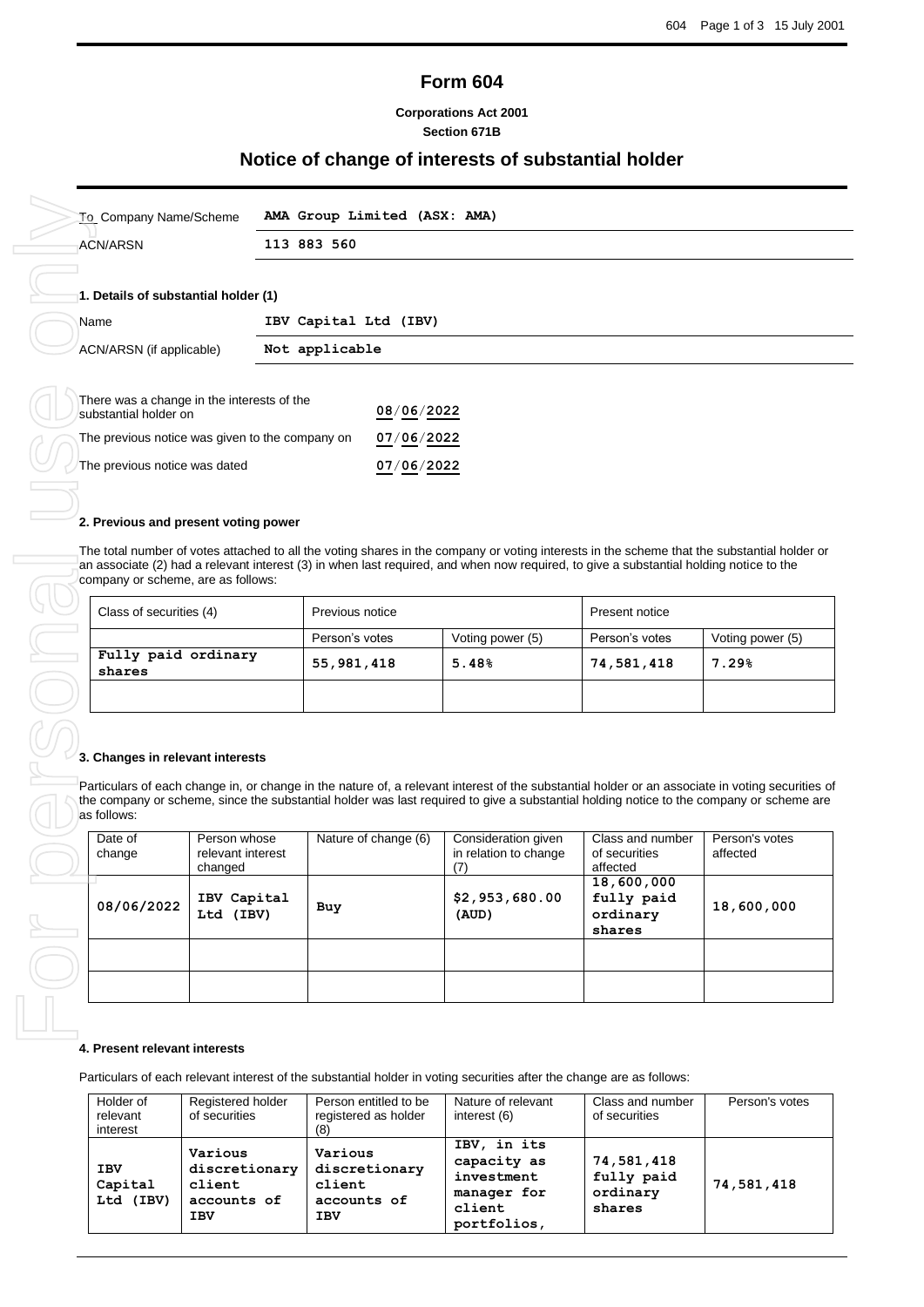|                                                                                                            | <b>IBV</b><br>Capital<br>Holdings<br>Inc.,<br><b>Bryson</b><br>Holdings<br>Corp.,<br>Jonathan<br>Talbot | Various<br>discretionary<br>client<br>accounts of<br><b>IBV</b>                                    | Various<br>discretionary<br>client<br>accounts of<br><b>IBV</b>                             | has a relevant<br>interest in<br>the shares of<br>such clients<br>by virtue of<br>s608(1)(c) of<br>the<br>Corporations<br>Act 2001<br>Each have a<br>relevant<br>interest by<br>virtue of<br>$s608(3)(b)$ of<br>the<br>Corporations<br>Act as a<br>result of<br>directly or<br>indirectly                                                                               | 74,581,418<br>fully paid<br>ordinary<br>shares | 74,581,418                |
|------------------------------------------------------------------------------------------------------------|---------------------------------------------------------------------------------------------------------|----------------------------------------------------------------------------------------------------|---------------------------------------------------------------------------------------------|-------------------------------------------------------------------------------------------------------------------------------------------------------------------------------------------------------------------------------------------------------------------------------------------------------------------------------------------------------------------------|------------------------------------------------|---------------------------|
|                                                                                                            | Babineau                                                                                                |                                                                                                    |                                                                                             | controlling<br>IBV.                                                                                                                                                                                                                                                                                                                                                     |                                                |                           |
|                                                                                                            |                                                                                                         |                                                                                                    |                                                                                             |                                                                                                                                                                                                                                                                                                                                                                         |                                                |                           |
|                                                                                                            | 5. Changes in association                                                                               |                                                                                                    | substantial holder in relation to voting interests in the company or scheme are as follows: | The persons who have become associates (2) of, ceased to be associates of, or have changed the nature of their association (9) with, the                                                                                                                                                                                                                                |                                                |                           |
|                                                                                                            |                                                                                                         | Name and ACN/ARSN (if applicable)                                                                  | Nature of association                                                                       |                                                                                                                                                                                                                                                                                                                                                                         |                                                |                           |
|                                                                                                            | N/A                                                                                                     |                                                                                                    | N/A                                                                                         |                                                                                                                                                                                                                                                                                                                                                                         |                                                |                           |
|                                                                                                            |                                                                                                         |                                                                                                    |                                                                                             |                                                                                                                                                                                                                                                                                                                                                                         |                                                |                           |
|                                                                                                            | 6. Addresses                                                                                            | The addresses of persons named in this form are as follows:                                        |                                                                                             |                                                                                                                                                                                                                                                                                                                                                                         |                                                |                           |
|                                                                                                            | Name                                                                                                    |                                                                                                    | Address                                                                                     |                                                                                                                                                                                                                                                                                                                                                                         |                                                |                           |
|                                                                                                            |                                                                                                         | IBV Capital Ltd, IBV<br>Capital Holdings Inc,<br>Bryson Holdings Corp,<br>Jonathan Talbot Babineau |                                                                                             | 401 Bay Street, Suite 1515, Toronto, ON, M5H 2Y4, Canada                                                                                                                                                                                                                                                                                                                |                                                |                           |
|                                                                                                            |                                                                                                         |                                                                                                    |                                                                                             |                                                                                                                                                                                                                                                                                                                                                                         |                                                |                           |
|                                                                                                            | <b>Signature</b><br>print name                                                                          |                                                                                                    | Jonathan Talbot Babineau                                                                    | capacity                                                                                                                                                                                                                                                                                                                                                                |                                                | President & CEO, Director |
|                                                                                                            |                                                                                                         |                                                                                                    |                                                                                             |                                                                                                                                                                                                                                                                                                                                                                         |                                                |                           |
|                                                                                                            | sign here                                                                                               |                                                                                                    |                                                                                             | date                                                                                                                                                                                                                                                                                                                                                                    | 08/06/2022                                     |                           |
| (1)                                                                                                        |                                                                                                         |                                                                                                    |                                                                                             | <b>DIRECTIONS</b><br>If there are a number of substantial holders with similar or related relevant interests (eg. a corporation and its related corporations, o                                                                                                                                                                                                         |                                                |                           |
|                                                                                                            |                                                                                                         |                                                                                                    |                                                                                             | manager and trustee of an equity trust), the names could be included in an annexure to the form. If the relevant interests of a group<br>persons are essentially similar, they may be referred to throughout the form as a specifically named group if the membership of each<br>with the names and addresses of members is clearly set out in paragraph 6 of the form. |                                                |                           |
| (2)                                                                                                        |                                                                                                         |                                                                                                    | See the definition of "associate" in section 9 of the Corporations Act 2001.                |                                                                                                                                                                                                                                                                                                                                                                         |                                                |                           |
| See the definition of "relevant interest" in sections 608 and 671B(7) of the Corporations Act 2001.<br>(3) |                                                                                                         |                                                                                                    |                                                                                             |                                                                                                                                                                                                                                                                                                                                                                         |                                                |                           |

#### **5. Changes in association**

| Name and ACN/ARSN (if applicable) | Nature of association |
|-----------------------------------|-----------------------|
| N/A                               | N/A                   |
|                                   |                       |

#### **6. Addresses**

| Name                                                                                               | Address                                                  |
|----------------------------------------------------------------------------------------------------|----------------------------------------------------------|
| IBV Capital Ltd, IBV<br>Capital Holdings Inc,<br>Bryson Holdings Corp,<br>Jonathan Talbot Babineau | 401 Bay Street, Suite 1515, Toronto, ON, M5H 2Y4, Canada |
|                                                                                                    |                                                          |

| Signature |            |                          |          |                           |  |  |  |
|-----------|------------|--------------------------|----------|---------------------------|--|--|--|
|           | print name | Jonathan Talbot Babineau | capacity | President & CEO, Director |  |  |  |
|           | sign here  |                          | date     | 08/06/2022                |  |  |  |
|           |            |                          |          |                           |  |  |  |

### **DIRECTIONS**

- (1) If there are a number of substantial holders with similar or related relevant interests (eg. a corporation and its related corporations, or the manager and trustee of an equity trust), the names could be included in an annexure to the form. If the relevant interests of a group of persons are essentially similar, they may be referred to throughout the form as a specifically named group if the membership of each group, with the names and addresses of members is clearly set out in paragraph 6 of the form.
- (2) See the definition of "associate" in section 9 of the Corporations Act 2001.
-